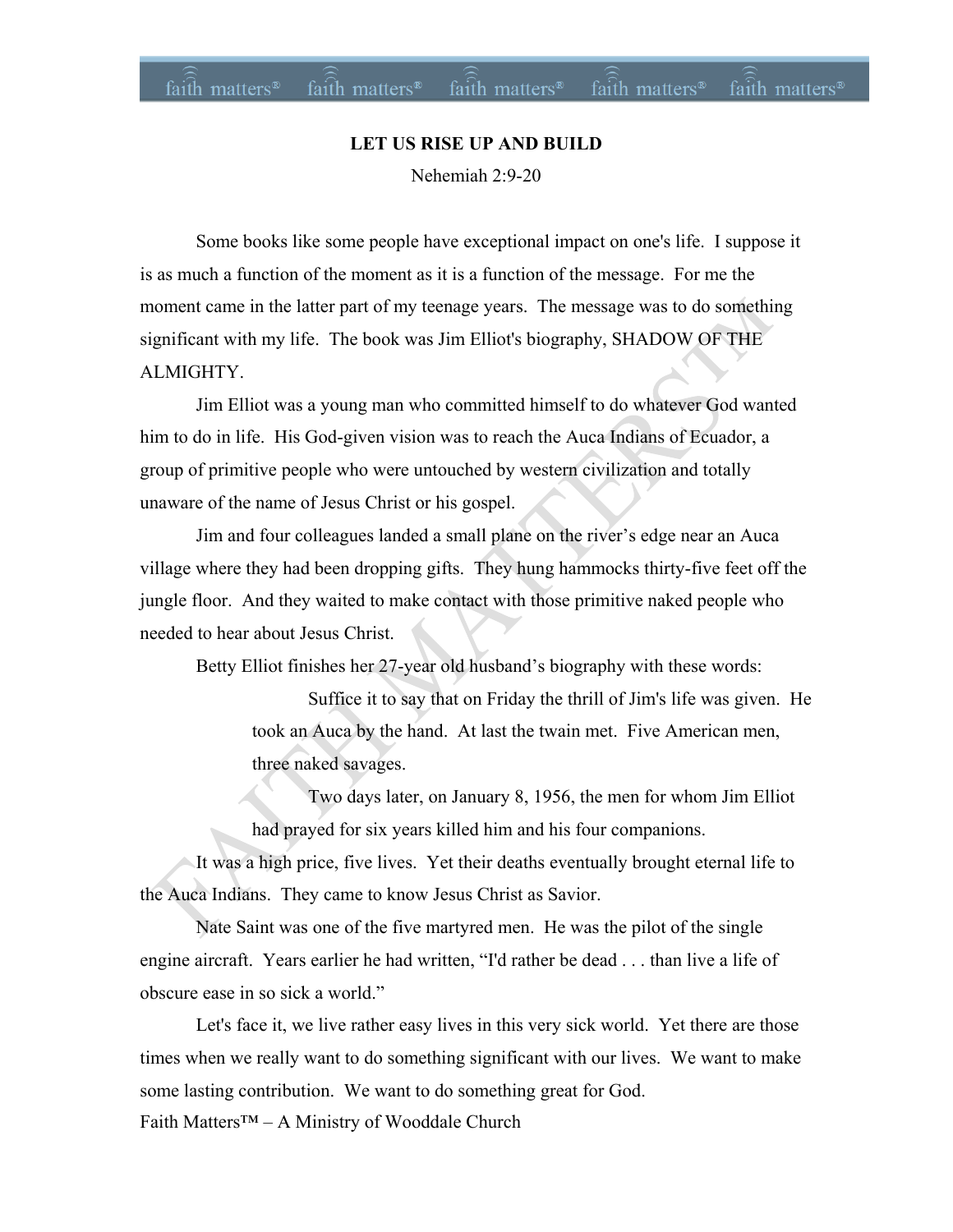The last half of Nehemiah 2 is a wonderful place to look when we seek to satisfy those yearnings for significance. There Nehemiah gives to us the ingredients for doing something great for God.

Leading his list in verse 12 is the first of those ingredients, and that is vision. It was Robert Kennedy who said, "Some people look at the way things are and ask why; others look at the way things might be and ask why not?" That's vision.

Nehemiah was that kind of a man of vision. He looked at the city of Jerusalem with all of its rubble, its broken gates, its devastated temple, and asked, "why not?" He saw the city with crumbled walls rebuilt, with discouraged people uplifted, with forsaken worship restored. He was a man of vision whose life was consumed with "what God has put into my heart to do for Jerusalem."

For ninety years the city of Jerusalem had laid in waste. But persons of vision don't look at yesterday. They look at tomorrow. They see things others cannot see and they will not be convinced that their vision will not happen.

Such exciting thoughts! Except most of us are neither Kennedys nor Nehemiahs. Few if any of us are the originators of any great visions of what might be. Frankly I am sometimes turned off by the abundant examples of other people's successes. I don't see myself as any world-class visionary. I don't expect to ever be featured on Lifestyles of the Rich and Famous. I don't identify with President Harry Truman's desk motto that said The Buck Stops Here. In fact, I've thought of getting a sign for my desk that says, "The buck doesn't even come by here."

But none of this means that we cannot share in something great, for it is possible for us to share in the great vision of someone else. Actually, that's what Nehemiah did. It was not his own vision. He was very candid in explaining that it was a vision that God himself had put into his heart. In fact, the purest ingredient of vision for doing something great in life is vision from God! When our vision is God-originated we are certain to be on the threshold of significance.

Faith Matters™ – A Ministry of Wooddale Church Nehemiah prayed about his problem for four months and God gave him a vision for doing something great. Want to do something great? Then ask God for his vision! Don't settle for some second best human-made substitute. Don't settle for a life of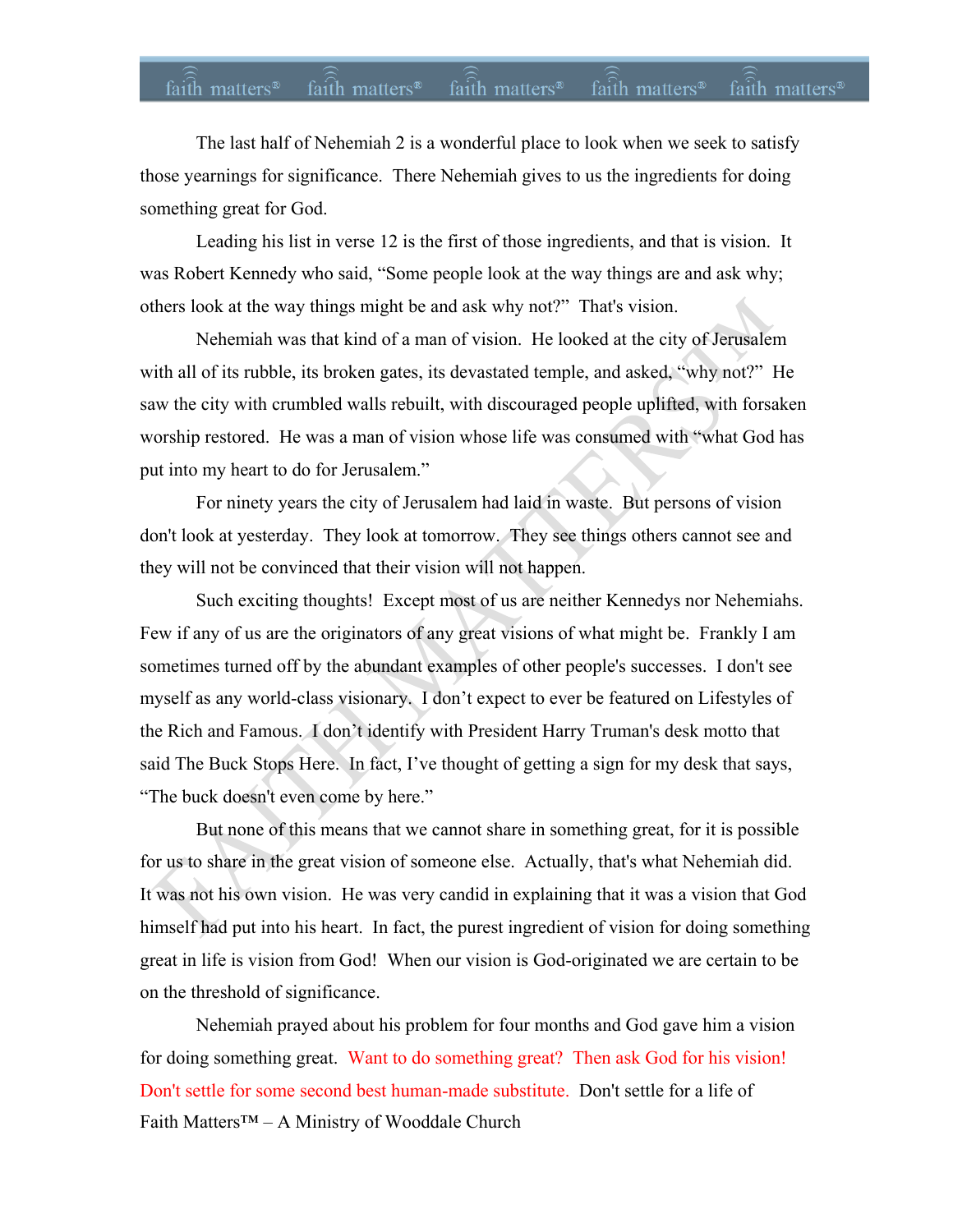obscure ease in a sick world. Dream dreams. Think big. Open your heart for the vision God wants to put inside it.

But vision without reality usually makes for disillusionment. In fact, the most practical test of vision is often its relationship to reality.

I have often talked with unrealistic visionaries. They are individuals who insist on living in closed systems of their private imagination. It is the student who thinks he can achieve some form of perpetual motion but refuses to do homework for his Physics class. It is the investor who is certain he can beat the system and make millions in stocks or commodities but is unwilling to address market realities. It is the divorcee who is convinced that the marriage will be reconciled but refuses to deal with the facts.

Nehemiah was no such unrealistic visionary. This guy did his research. He gathered the facts. He made a first-hand inspection. He knew the problems better than anyone else. Listen to what he writes in verses 11 through 16:

> I went to Jerusalem, and after staying there three days, I set out during the night with a few men. I had not told anyone what my God had put in my heart to do for Jerusalem. There were no mounts with me except the one I was riding on.

 By night I went out through the Valley Gate toward the Jackal Well and the Dung Gate, examining the walls of Jerusalem, which had been broken down, and its gates, which had been destroyed by fire. Then I moved on toward the Fountain Gate and the King's Pool, but there was not enough room for my mount to get through; so I went up the valley by night, examining the wall. Finally, I turned back and reentered through the Valley Gate. The officials did not know where I had gone or what I was doing, because as yet I had said nothing to the Jews or the priests or nobles or officials or any others who would be doing the work.

Faith Matters™ – A Ministry of Wooddale Church The situation was really sad! Reality was that the once thick and impregnable gates of the city of Jerusalem had been burned to ashes. The once magnificent terraces down the side of the Kidron Valley had all collapsed. The rubble was so great that his donkey couldn't even walk and Nehemiah had to go on foot.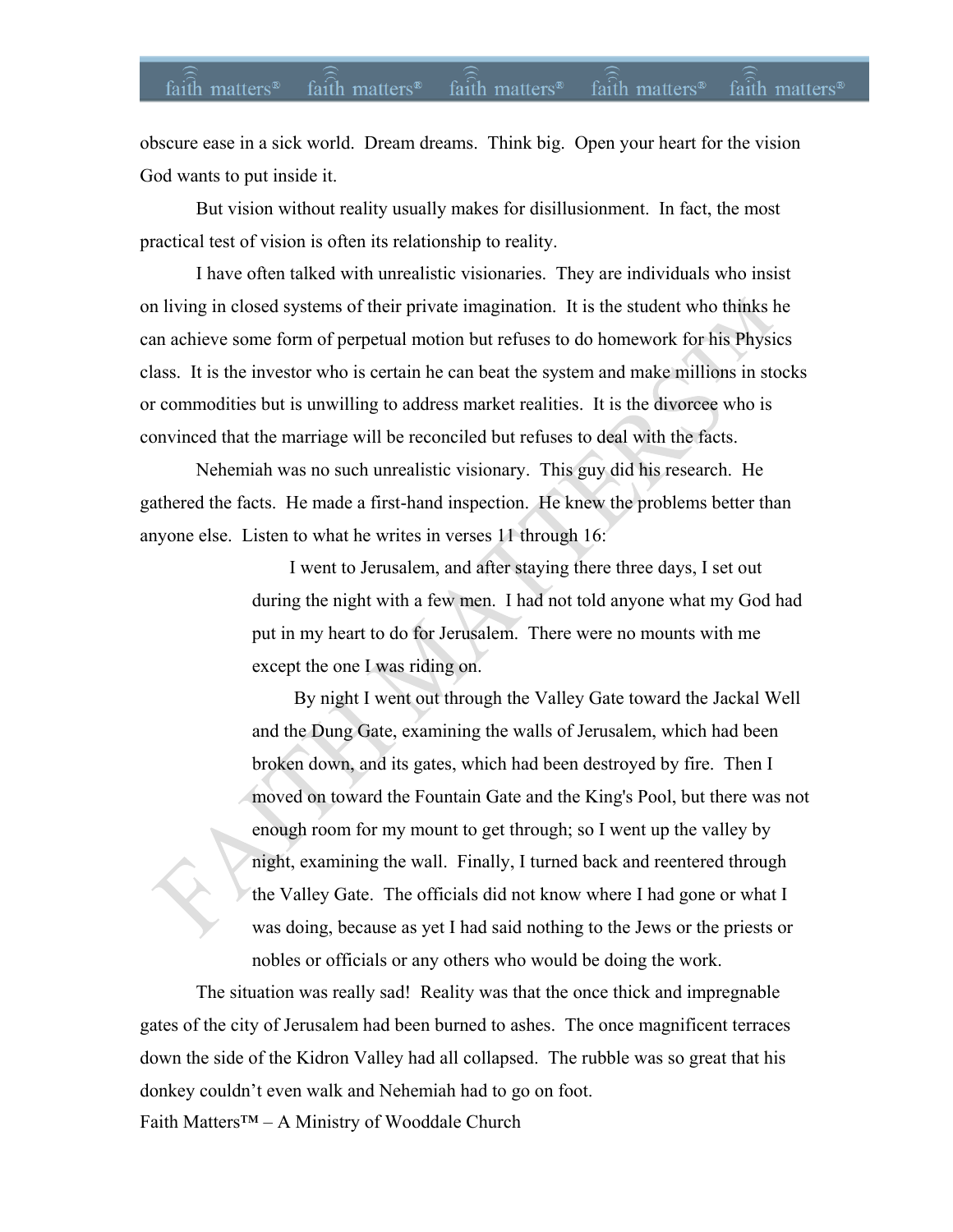## faith matters<sup>®</sup> faith matters<sup>®</sup> faith matters<sup>®</sup> faith matters<sup>®</sup> faith matters<sup>®</sup>

Reality was that he was in this vision alone. Nobody else knew about it. It was between himself and God. And there was danger that when they found out about his vision, they were more likely to oppose him than support him.

If you want to do something great for God, be a realist! Don't just manufacture some far-fetched dreams. Get out there and do the research. Face the facts. Know the problems better than anyone else.

Reality isn't bad! God is a God of reality. In fact, his miracles look all the better when displayed against the dark backdrop of the problems they have overcome.

Reality isn't bad and reality isn't pessimistic. At least not when you are talking in terms of God. Look how Nehemiah 2:16 ends: " . . . as yet I had said nothing to the Jews or the priests or nobles or officials or any others who would be doing the work." He hadn't even told them his vision and he was already counting on them to do the work!

Which leads to the third ingredient in his recipe for greatness. It is the ingredient of motivation and Nehemiah was a master motivator. He gathered all the people of Jerusalem together and motivated them with these words in verse 17:

> "You see the trouble we are in: Jerusalem lies in ruins, and its gates have been burned with fire. Come, let us rebuild the wall of Jerusalem, and we will no longer be in disgrace."

Nehemiah recognized one of the great principles of motivation: *a satisfied need never motivates anyone.* Their city was a wreck and they were suffering disgrace. It was uncomfortable and humiliating to have the city in such ruins and so he motivated them with their dissatisfaction.

You must be dissatisfied to be motivated. In fact, if you are completely satisfied and feel all your needs are met you'll never do anything - - - you won't even get out of bed in the morning!

Faith Matters™ – A Ministry of Wooddale Church TV advertising is based on motivation by dissatisfaction. Recently we were watching a sporting event on television when a Domino's Pizza ad came on. They were offering two medium-size pizzas for \$8. Up until then I wasn't even thinking of pizza. I saw it and was dissatisfied. I wanted pizza. I wanted the bargain of two for \$8. (Two medium-size pizzas for our family is like offering a nightcrawler to a school of beluga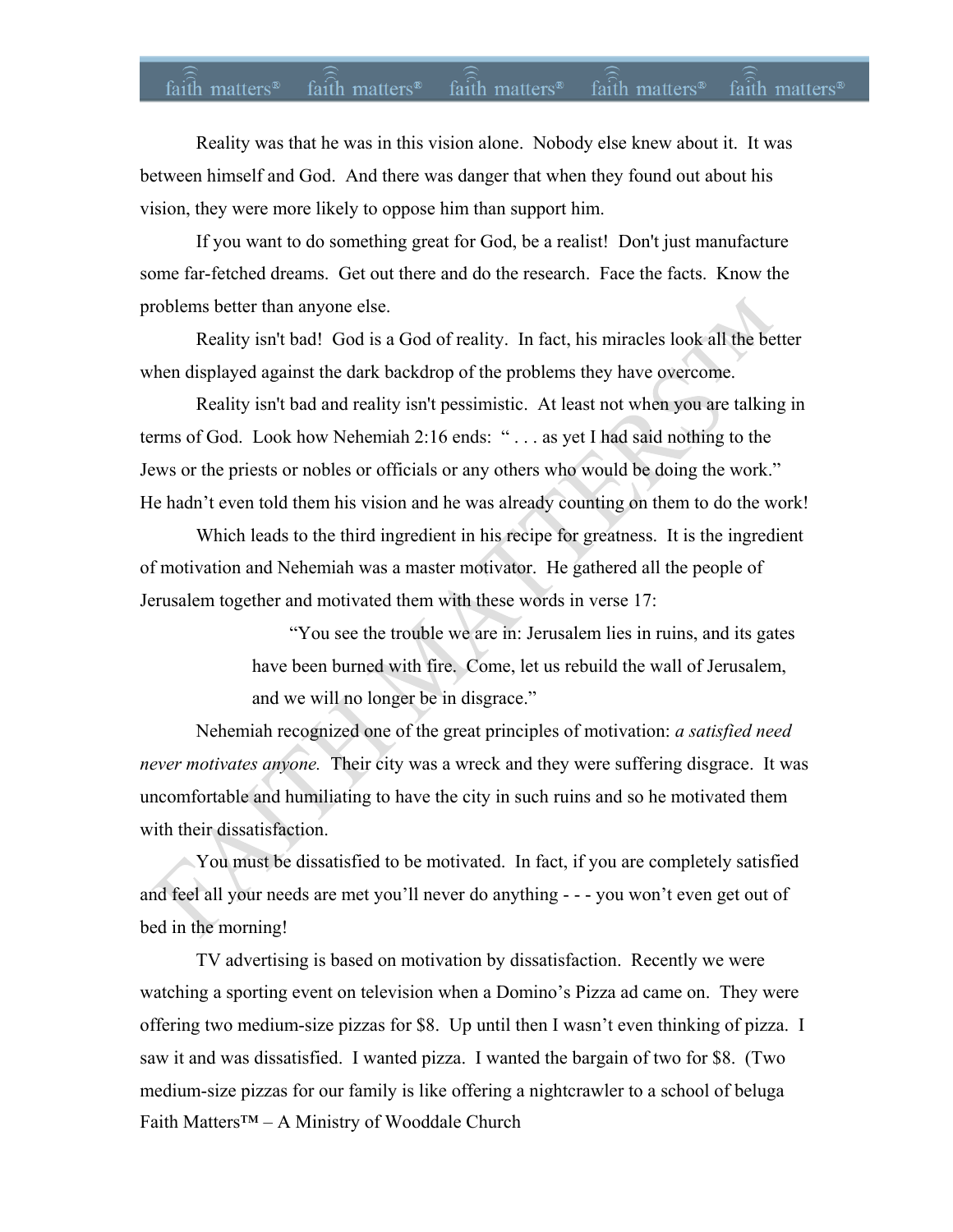whales!) We ended up ordering four pizzas with pepperoni and sausage and spending \$20.

The same principle works in all different areas of life. Talk to a couple that needs marriage counseling. If a husband or wife is satisfied with the way things are they won't be motivated to get help. It's true for health; it's true for jobs; it's true for school; it's true for our spiritual lives. We have to be dissatisfied enough with the way things are in order to be motivated to do something about it.

But there's another important lesson to learn in all of this. It is the lesson that dissatisfaction in life is not all bad. Those who are dissatisfied with their lives or jobs or godliness are the ones who can be motivated to change . . . to be and do something great for God. May God protect us from satisfaction!!!

Dissatisfaction is what motivates. It worked in Nehemiah's time and it works in our time as well. Except that the motivation of dissatisfaction is not enough. There needs to be the fourth ingredient of encouragement. The reason for this is that big problems may motivate us but they also discourage us. Just ask anyone who is sick or poor or desperate. They are highly motivated to change but often overwhelmed and discouraged. They need encouragement if they are really going to do something significant with their lives.

Seeing the need for encouragement Nehemiah adds in verse 18: "I also told them about the gracious hand of my God upon me and what the king had said to me."

Nehemiah forced them to see the size of their problems in order to motivate them. Then he forced them to see the size of God to encourage them! When God's hand is at work, every problem becomes manageable. When God is there, nothing is impossible.

You know the ad that says, "You're in good hands with Allstate"? That's a clever promotion from some advertising agency. But when you hear, "You're in good hands with God Almighty", that's a profound truth that will revolutionize your life. This isn't Nehemiah's private promise. Be encouraged! It's our promise as well. If you are a Christian you are in God's hands. Jesus says, "I am with you always, even to the end of the world." He promises, "I will never leave you nor forsake you."

Faith Matters™ – A Ministry of Wooddale Church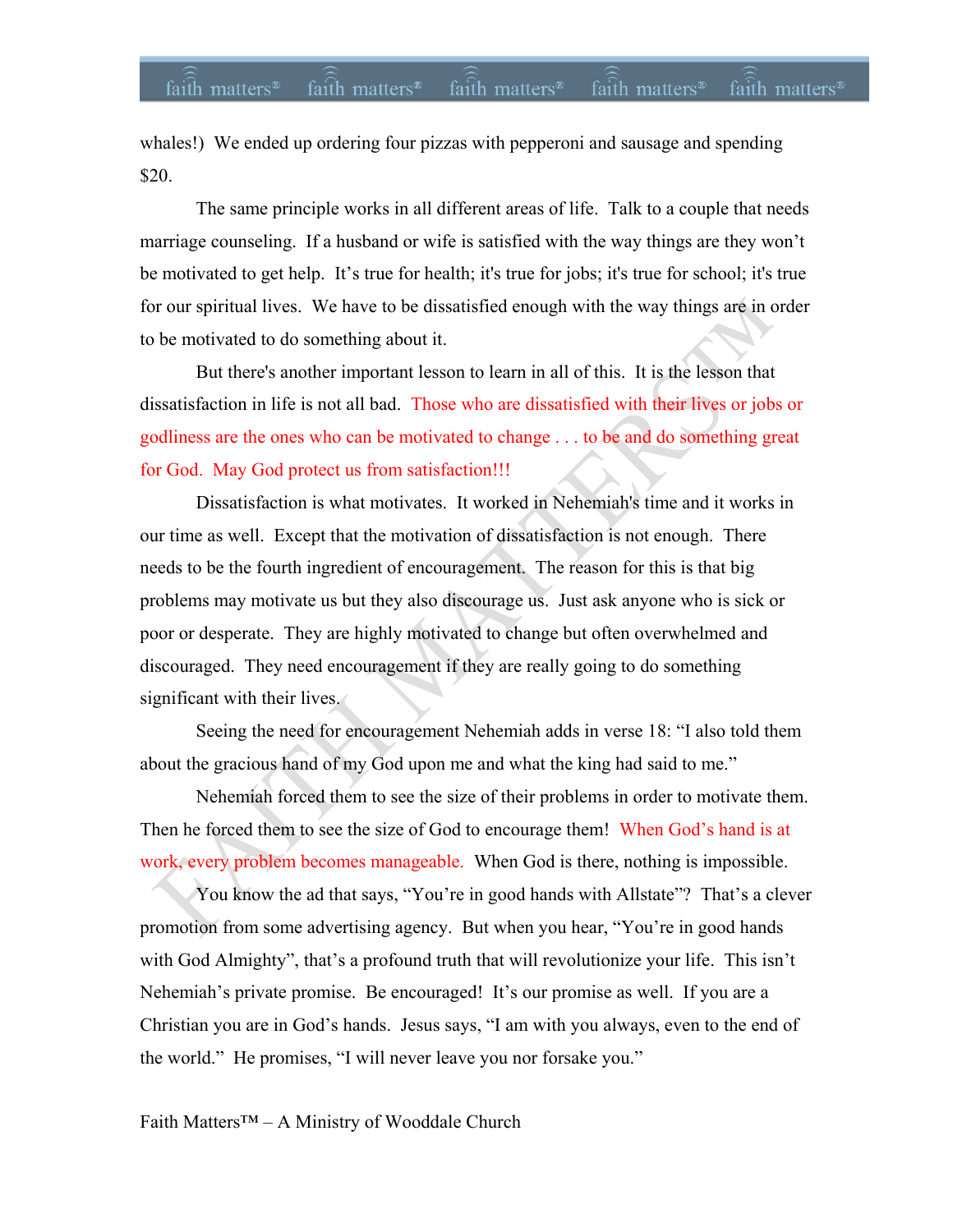## faith matters<sup>®</sup> faith matters<sup>®</sup> faith matters<sup>®</sup> faith matters<sup>®</sup> faith matters<sup>®</sup>

I don't know what you are up against, but be encouraged. Even though there was that fight at home. Even though there's that bill to pay or that accident to the car or that diagnosis you haven't told anyone about yet. Even though there's an addiction in your body that you don't think you can escape. Be encouraged. Be encouraged because the hand of your God is on you for good. And his hand is far greater than any problem.

Now, one final ingredient for doing something great, and that's problems. This whole section is surrounded with problems. The story begins and ends with problems, displeasure, criticism, innuendo and accusations. Listen to verses 9 and 10 that precede this section of the story and verses 19 and 20 that end it. Nehemiah says:

> So I went to the governors of Trans-Euphrates and gave them the king's letters. They king had also sent army officers and cavalry with me.

 When Sanballat the Horonite and Tobiah the Ammonite official heard about this, they were very much disturbed that someone had come to promote the welfare of the Israelites.

 But when Sanballat the Horonite and Tobiah the Ammonite official and Gesham the Arab heard about it, they mocked and ridiculed us. "What is this thing you are doing?" they asked. "Are you rebelling against the king?"

 I answered them by saying, "The God of heaven will give us success. We his servants will start rebuilding, but as for you, you have no share in Jerusalem or any claim or historic right to it."

These problems came from important and powerful people. Sanballat was the governor of all of Samaria. Tobiah was some type of civil servant. Gesham was the king of Kedar, an expansive desert kingdom.

Nehemiah could have crumbled under such pressure. Problems can often break us down. Or Nehemiah could have become defensive. He had royal orders. But, he did neither. Instead Nehemiah simply and directly declared in verse 20, "The God of heaven will give us success."

Faith Matters™ – A Ministry of Wooddale Church Just as problems were inevitable for Nehemiah they are inevitable for us as well. Problems are like bookends on the shelves of vision. Problems begin and end every day.